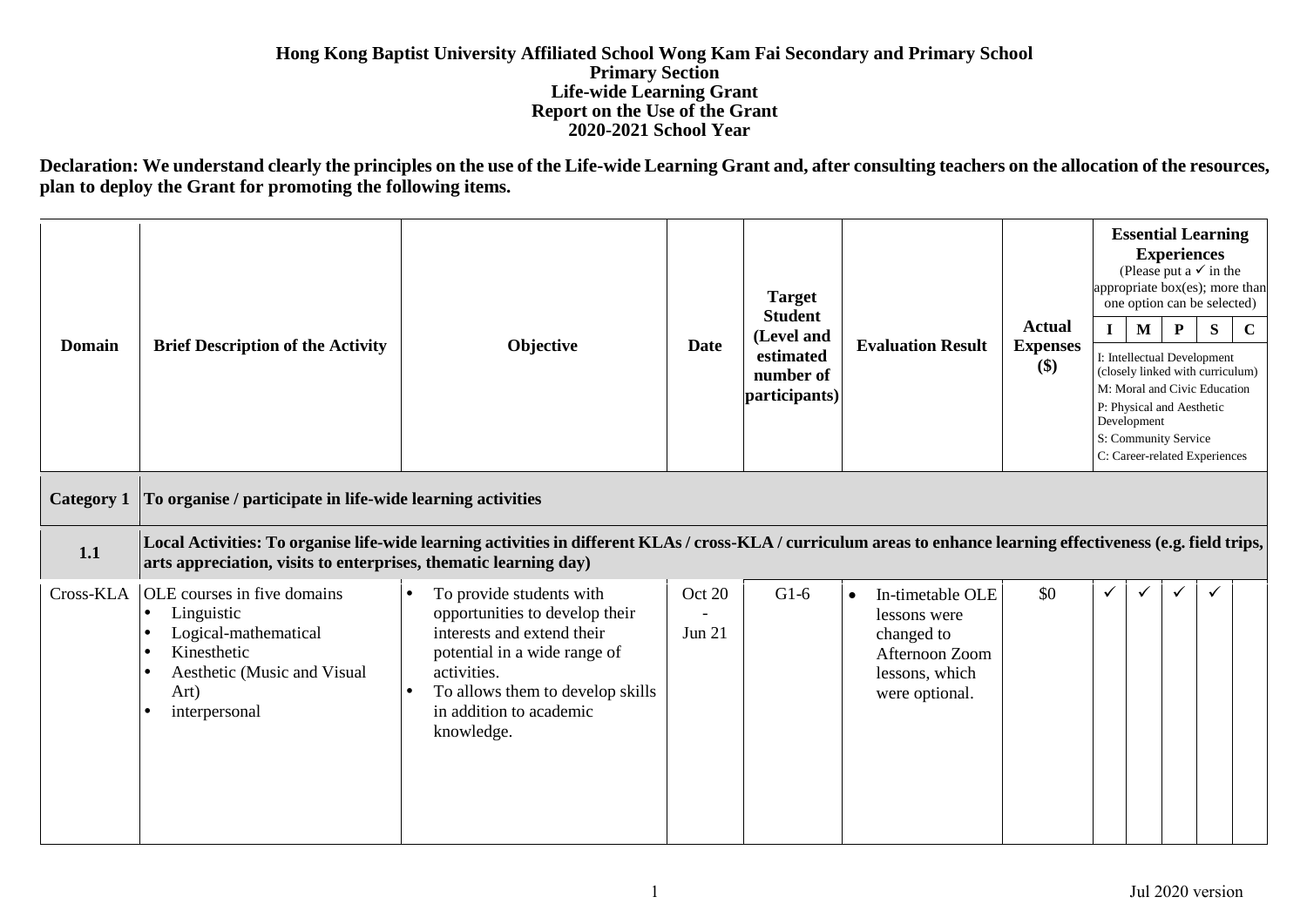|               |                                                                                                                                           |                                                                                                                                                                                                                                             | <b>Target</b><br><b>Student</b>                               |                |                                                                                                                    | <b>Essential Learning</b><br><b>Experiences</b><br>(Please put a $\checkmark$ in the<br>appropriate box(es); more than<br>one option can be selected)<br>$\mathbf C$ |                                  |                                                                                                                                                                               |                                                       |  |  |  |  |
|---------------|-------------------------------------------------------------------------------------------------------------------------------------------|---------------------------------------------------------------------------------------------------------------------------------------------------------------------------------------------------------------------------------------------|---------------------------------------------------------------|----------------|--------------------------------------------------------------------------------------------------------------------|----------------------------------------------------------------------------------------------------------------------------------------------------------------------|----------------------------------|-------------------------------------------------------------------------------------------------------------------------------------------------------------------------------|-------------------------------------------------------|--|--|--|--|
| <b>Domain</b> | <b>Brief Description of the Activity</b>                                                                                                  | Objective                                                                                                                                                                                                                                   | (Level and<br>Date<br>estimated<br>number of<br>participants) |                | <b>Evaluation Result</b><br>\$)                                                                                    |                                                                                                                                                                      | <b>Actual</b><br><b>Expenses</b> | P<br>${\bf S}$<br>$\mathbf I$<br>$\mathbf{M}$<br>I: Intellectual Development<br>(closely linked with curriculum)<br>M: Moral and Civic Education<br>P: Physical and Aesthetic |                                                       |  |  |  |  |
|               |                                                                                                                                           |                                                                                                                                                                                                                                             |                                                               |                |                                                                                                                    |                                                                                                                                                                      |                                  | Development                                                                                                                                                                   | S: Community Service<br>C: Career-related Experiences |  |  |  |  |
| Cross-KLA     | 4 cross-curricular days<br>Reading day<br>$\bullet$<br>STEAM day<br>Aesthetic and PE day<br>$\bullet$<br>Language day<br>$\bullet$        | To promote a transdisciplinary<br>approach in learning.<br>To allow students to unite<br>$\bullet$<br>concepts and skills from various<br>disciplines and develop generic<br>skills.                                                        | Sep 20<br>May 21                                              | $G1-6$         | Some of the<br>$\bullet$<br>events were<br>downscaled and<br>carried out on<br>zoom due to f2f<br>class suspension | \$0                                                                                                                                                                  | ✓                                |                                                                                                                                                                               |                                                       |  |  |  |  |
| <b>MCE</b>    | Play day (G1-3) and picnic day (G4- $\vert \bullet \vert$<br>6)                                                                           | To cultivate a sense of belonging<br>and a positive school culture.<br>To create a balanced atmosphere<br>$\bullet$<br>for learning and development of<br>character.                                                                        | <b>Nov 20</b>                                                 | $G1-6$         | Cancelled due to<br>COVID-19                                                                                       | \$0                                                                                                                                                                  |                                  | $\checkmark$                                                                                                                                                                  |                                                       |  |  |  |  |
| Cross-KLA     | <b>Festival celebration</b><br>Christmas celebration<br>$\bullet$<br>Chinese cultural day<br>$\bullet$<br>Easter celebration<br>$\bullet$ | To allow students experience the<br>traditional culture by organizing<br>festival related activities.                                                                                                                                       | Dec20<br>Apr 21                                               | $G1-6$         | Celebration was<br>$\bullet$<br>downscaled and<br>carried out on<br>zoom due to f2f<br>class suspension            | \$0                                                                                                                                                                  | ✓                                | ✓                                                                                                                                                                             |                                                       |  |  |  |  |
| PE            | Annual Athlete Meet and Aquatic<br>Meet                                                                                                   | To provide students with<br>$\bullet$<br>opportunities to participate in<br>major sports event and develop a<br>sense of sportsmanship.<br>To establish students' exercise<br>habits and to promote a sense of<br>healthy active lifestyle. | Jan 21<br>Mar 21                                              | $G1-6$         | Cancelled due to<br>COVID-19                                                                                       | \$0                                                                                                                                                                  |                                  |                                                                                                                                                                               | $\checkmark$                                          |  |  |  |  |
|               | Cross-KLA My Forest Fun                                                                                                                   | To enhance students' personal<br>growth and understanding of<br>him/herself.                                                                                                                                                                | Mar/Apr                                                       | G <sub>4</sub> | Cancelled due to<br>COVID-19                                                                                       | \$0                                                                                                                                                                  | $\checkmark$                     | $\checkmark$                                                                                                                                                                  |                                                       |  |  |  |  |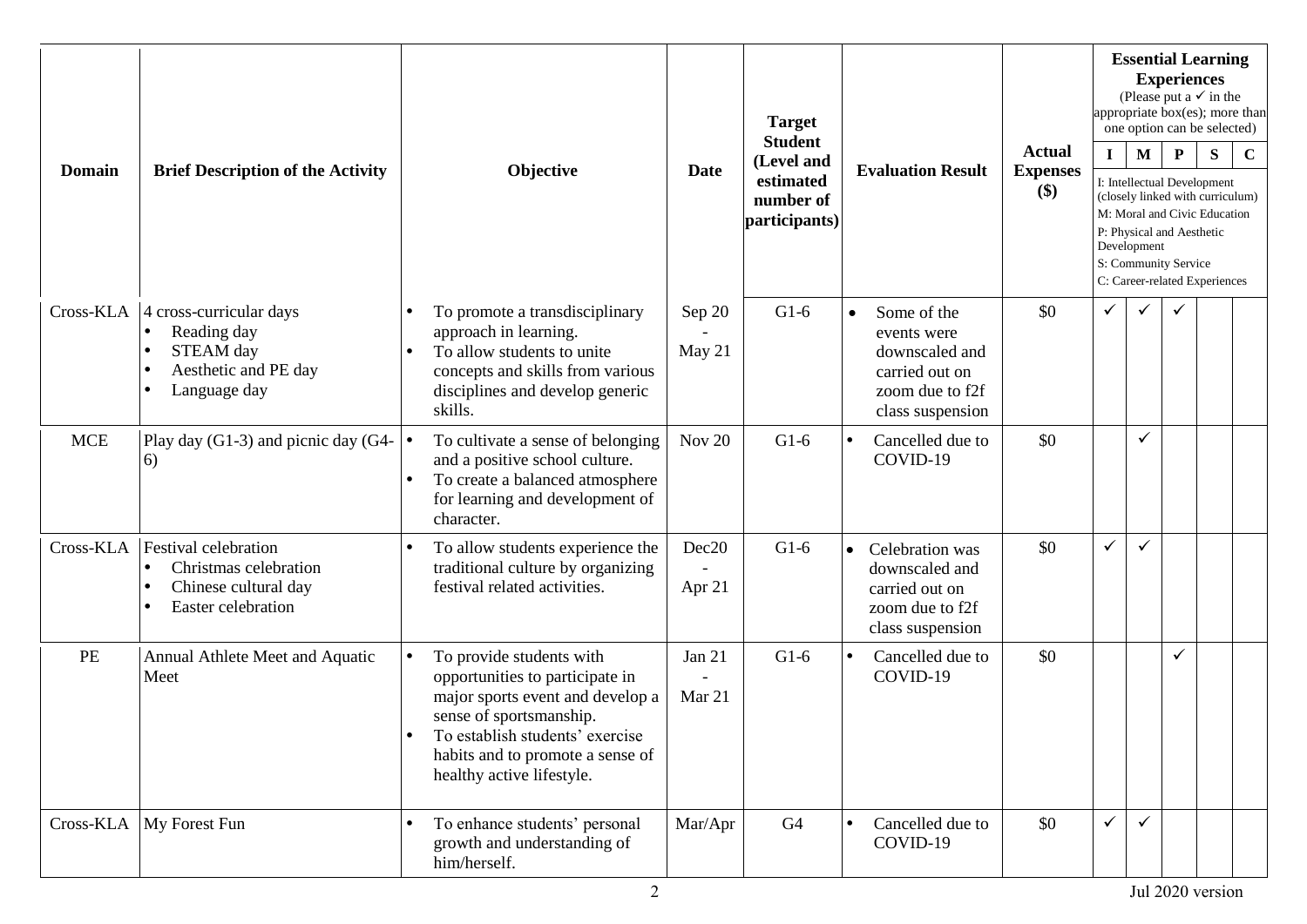| <b>Domain</b> | <b>Brief Description of the Activity</b>                                                                                                                             | Objective                                                                                                                                                                            | <b>Date</b>   | <b>Target</b><br><b>Student</b><br>(Level and<br>estimated<br>number of<br>participants) | <b>Evaluation Result</b>                                                                                                    | <b>Actual</b><br><b>Expenses</b><br>\$) | $\mathbf{I}$<br>Development | $\mathbf M$  | <b>Essential Learning</b><br><b>Experiences</b><br>(Please put a $\checkmark$ in the<br>appropriate box(es); more than<br>one option can be selected)<br>$\mathbf{P}$<br>I: Intellectual Development<br>(closely linked with curriculum)<br>M: Moral and Civic Education<br>P: Physical and Aesthetic<br>S: Community Service<br>C: Career-related Experiences | S | C |
|---------------|----------------------------------------------------------------------------------------------------------------------------------------------------------------------|--------------------------------------------------------------------------------------------------------------------------------------------------------------------------------------|---------------|------------------------------------------------------------------------------------------|-----------------------------------------------------------------------------------------------------------------------------|-----------------------------------------|-----------------------------|--------------|----------------------------------------------------------------------------------------------------------------------------------------------------------------------------------------------------------------------------------------------------------------------------------------------------------------------------------------------------------------|---|---|
|               |                                                                                                                                                                      | To increase resilience through<br>$\bullet$<br>overcoming challenges, gain<br>responsibility and show empathy<br>for peers.                                                          |               |                                                                                          |                                                                                                                             |                                         |                             |              |                                                                                                                                                                                                                                                                                                                                                                |   |   |
|               | $Cross-KLA$ $Local excursion (G1-3)$<br>G1: day trip and inhouse<br>$\bullet$<br>workshop<br>G2: day trip and inhouse<br>workshop<br>G3: overnight camp<br>$\bullet$ | To extend learning activities<br>$\bullet$<br>beyond the classroom.<br>To enhance student's self-<br>$\bullet$<br>management skills,<br>independence and problem-<br>solving skills. | <b>Jun 21</b> | $G1-3$                                                                                   | Local excursion was<br>cancelled due to<br>COVID-19. Instead,<br>students actively<br>participated in<br>workshop at school | \$0                                     | $\checkmark$                | $\checkmark$ |                                                                                                                                                                                                                                                                                                                                                                |   |   |
|               |                                                                                                                                                                      |                                                                                                                                                                                      |               |                                                                                          | Sub-total of Item 1.1                                                                                                       | \$0                                     |                             |              |                                                                                                                                                                                                                                                                                                                                                                |   |   |

**1.2 Local Activities: To organise diversified life-wide learning activities to cater for students' interests and abilities for stretching students' potential and nurturing in students positive values and attitudes (e.g. activities on multiple intelligences; physical, aesthetic and cultural activities; leadership training; service learning; clubs and societies; school team training; uniformed groups; military camps)**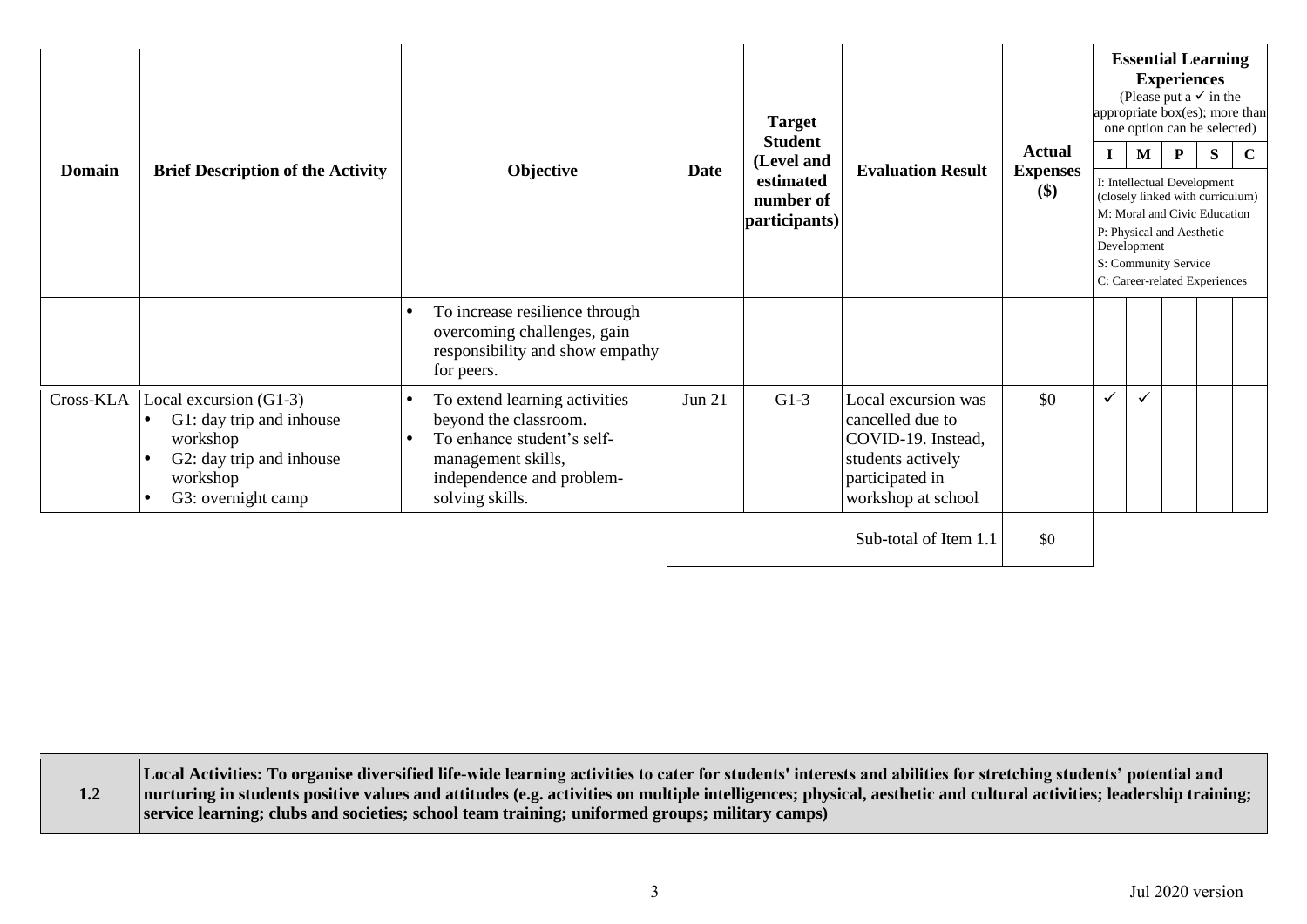| <b>Domain</b> | <b>Brief Description of the Activity</b>                                                                                                                                                                                                                                  | Objective                                                                                                                           | Date               | <b>Target</b><br><b>Student</b><br>(Level and<br>estimated<br>number of<br>participants) | <b>Evaluation Result</b>                                                                                                              | <b>Actual</b><br><b>Expenses</b><br>$(\$)$ | appropriate box(es); more than<br>$\mathbf{I}$<br>I: Intellectual Development<br>(closely linked with curriculum)<br>M: Moral and Civic Education<br>P: Physical and Aesthetic<br>Development<br>S: Community Service<br>C: Career-related Experiences | $\mathbf{M}$ | <b>Essential Learning</b><br><b>Experiences</b><br>(Please put a $\checkmark$ in the<br>one option can be selected)<br>${\bf P}$ | S | $\mathbf C$ |
|---------------|---------------------------------------------------------------------------------------------------------------------------------------------------------------------------------------------------------------------------------------------------------------------------|-------------------------------------------------------------------------------------------------------------------------------------|--------------------|------------------------------------------------------------------------------------------|---------------------------------------------------------------------------------------------------------------------------------------|--------------------------------------------|--------------------------------------------------------------------------------------------------------------------------------------------------------------------------------------------------------------------------------------------------------|--------------|----------------------------------------------------------------------------------------------------------------------------------|---|-------------|
| PE            | School team trainings in Sports<br>Basketball<br>$\bullet$<br>Soccer<br>$\bullet$<br>Fencing<br>Volleyball<br>Badminton<br>$\bullet$<br>Table-Tennis<br>Athletics<br>$\bullet$<br>Swimming<br><b>Chinese Dance</b><br>$\bullet$<br>Rope skipping<br>Baseball<br>$\bullet$ | To optimize students' potentials<br>in sports and develop their<br>bodily kinesthetics intelligence.                                | Sep 20<br>Aug 21   | $G1-6$                                                                                   | Over 80% of<br>students were<br>actively engaged<br>in the team and<br>willing to<br>participated in the<br>upcoming<br>competitions. | \$237,184                                  |                                                                                                                                                                                                                                                        |              |                                                                                                                                  |   |             |
| Aesthetic     | School team trainings in Aesthetic<br>area (Performing Arts, Music and<br>Visual Arts)<br>Junior and Senior Choir<br>$\bullet$<br>Orchestra<br>$\bullet$<br>Percussion band<br>Handbell<br>٠<br>Chinese drum<br>٠<br>Junior and Senior Visual Art<br>$\bullet$            | To optimize students' potentials<br>in Performing Arts, Music and<br>Visual Arts develop their<br>aesthetic /spatial intelligences. | Sep 20<br>Aug $21$ | $G1-6$                                                                                   | Over 80%<br>attendance rate<br>for the trainings.<br>Team members<br>also participated<br>in various<br>performances.                 | \$376,800                                  |                                                                                                                                                                                                                                                        |              | ✓                                                                                                                                |   |             |
| Language      | School team training in Linguistic<br>area<br>$\bullet$<br>Debate<br>MC training                                                                                                                                                                                          | To optimize students' potentials<br>$\bullet$<br>in public speaking and develop<br>their linguistic intelligence.                   | Sep 20<br>Aug 21   | $G3-6$                                                                                   | Over 80%<br>attendance rate<br>for the training.<br>Enhancement in<br>debate skills and<br>team were found<br>during training.        | \$3,600                                    | ✓                                                                                                                                                                                                                                                      |              |                                                                                                                                  |   |             |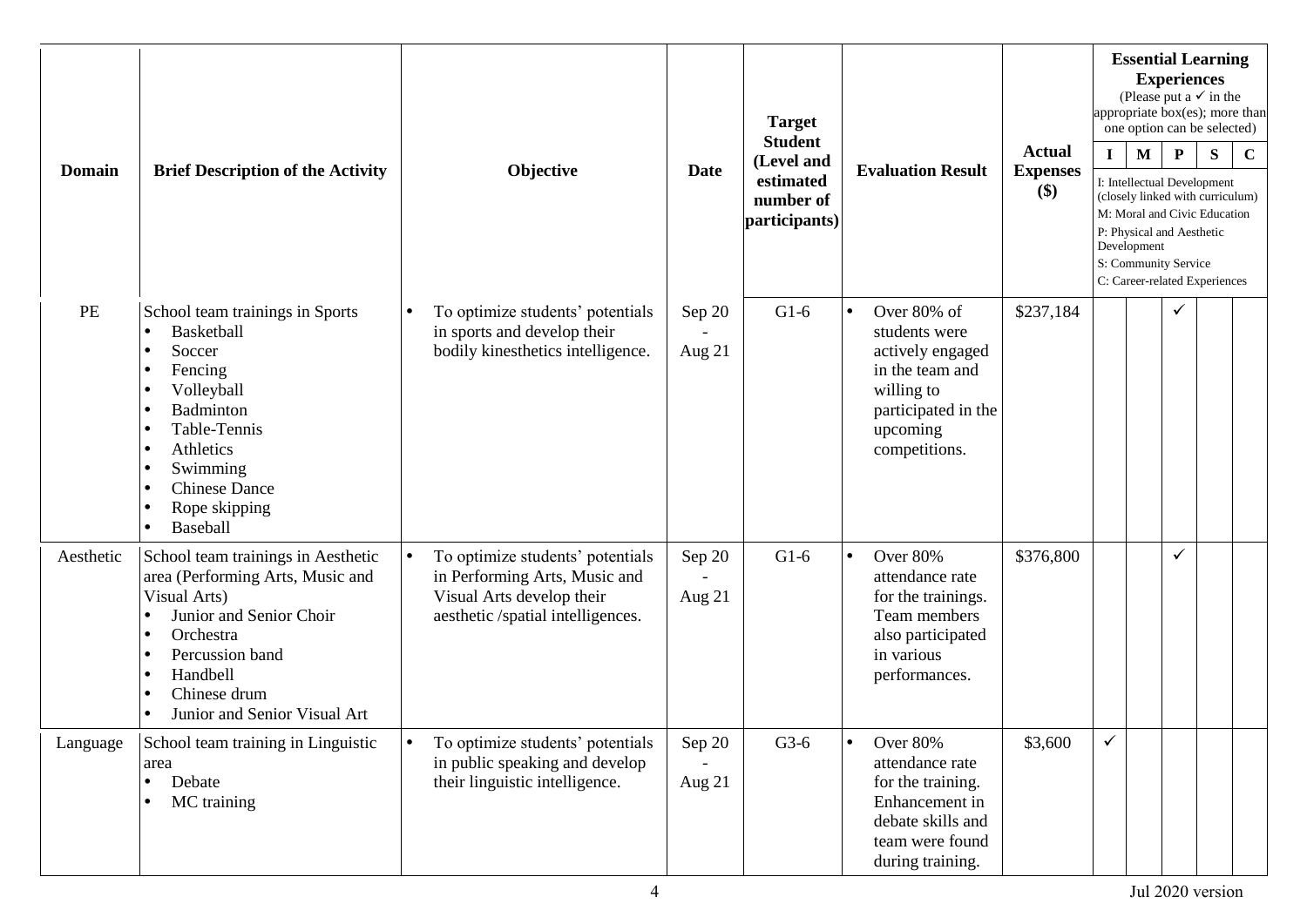| <b>Domain</b>              | <b>Brief Description of the Activity</b>                                                                                                                                                                                                                     | Objective                                                                                                                                                                      | <b>Date</b>      | <b>Target</b><br><b>Student</b><br>(Level and<br>estimated<br>number of<br>participants) | <b>Evaluation Result</b>                                                                                                            | <b>Actual</b><br><b>Expenses</b><br>\$) | appropriate box(es); more than<br>$\mathbf{I}$<br>S: Community Service | $\mathbf{M}$<br>Development | <b>Experiences</b><br>$\mathbf{P}$<br>P: Physical and Aesthetic | <b>Essential Learning</b><br>(Please put a $\checkmark$ in the<br>one option can be selected)<br>S<br>I: Intellectual Development<br>(closely linked with curriculum)<br>M: Moral and Civic Education<br>C: Career-related Experiences | $\mathbf C$ |
|----------------------------|--------------------------------------------------------------------------------------------------------------------------------------------------------------------------------------------------------------------------------------------------------------|--------------------------------------------------------------------------------------------------------------------------------------------------------------------------------|------------------|------------------------------------------------------------------------------------------|-------------------------------------------------------------------------------------------------------------------------------------|-----------------------------------------|------------------------------------------------------------------------|-----------------------------|-----------------------------------------------------------------|----------------------------------------------------------------------------------------------------------------------------------------------------------------------------------------------------------------------------------------|-------------|
| Maths, IS.<br><b>STEAM</b> | School team training in Logic-<br>Mathematical area<br><b>STEAM</b><br>$\bullet$<br>Lego robotics<br>٠<br>Math Olympiad                                                                                                                                      | To optimize students' potentials<br>in mathematics and develop their<br>mathematical-logical<br>intelligence.                                                                  | Sep 20<br>Aug 21 | $G2-6$                                                                                   | <b>Over 80%</b><br>$\bullet$<br>attendance rate<br>for the training.<br>Team members<br>participated in<br>various<br>competitions. | \$77,350                                | $\checkmark$                                                           |                             |                                                                 |                                                                                                                                                                                                                                        |             |
| Cross-KLA                  | <b>Uniform Teams training</b><br>Cub scouts<br>$\bullet$<br>Boy's Brigade                                                                                                                                                                                    | To build up students' sense of<br>$\bullet$<br>responsibilities, self-discipline<br>and develop leadership skills.<br>To foster positive values towards<br>oneself and others. | Sep 20<br>Aug 21 | $G2-6$                                                                                   | Team members<br>actively engaged<br>in the team<br>building<br>activities.                                                          | \$4,050                                 |                                                                        |                             |                                                                 | $\checkmark$                                                                                                                                                                                                                           |             |
|                            | Cross-KLA Student Leaders training<br>Prefects<br>$\bullet$<br>Excel 33P<br><b>Student Union</b><br><b>Eco Pioneer</b><br>٠<br><b>Christian Disciple</b><br>Peer Mentors<br>Campus TV<br>Students Ambassadors (i.e.<br>$\bullet$<br>reading, health, IT, PE) | To facilitate students' holistic<br>$\bullet$<br>growth and enrich their school<br>life by learning to be a servant<br>leader.                                                 | Sep 20<br>Aug 21 | $G3-6$                                                                                   | Cancelled during<br>COVID-19                                                                                                        | \$0                                     |                                                                        |                             |                                                                 | $\checkmark$                                                                                                                                                                                                                           |             |
| Music                      | Winter concert                                                                                                                                                                                                                                               | To provide students opportunity<br>$\bullet$<br>to showcase their talents in<br>music.                                                                                         | Dec 20           | $G1-6$                                                                                   | Cancelled due to<br>COVID-19                                                                                                        | \$0                                     |                                                                        |                             | $\checkmark$                                                    |                                                                                                                                                                                                                                        |             |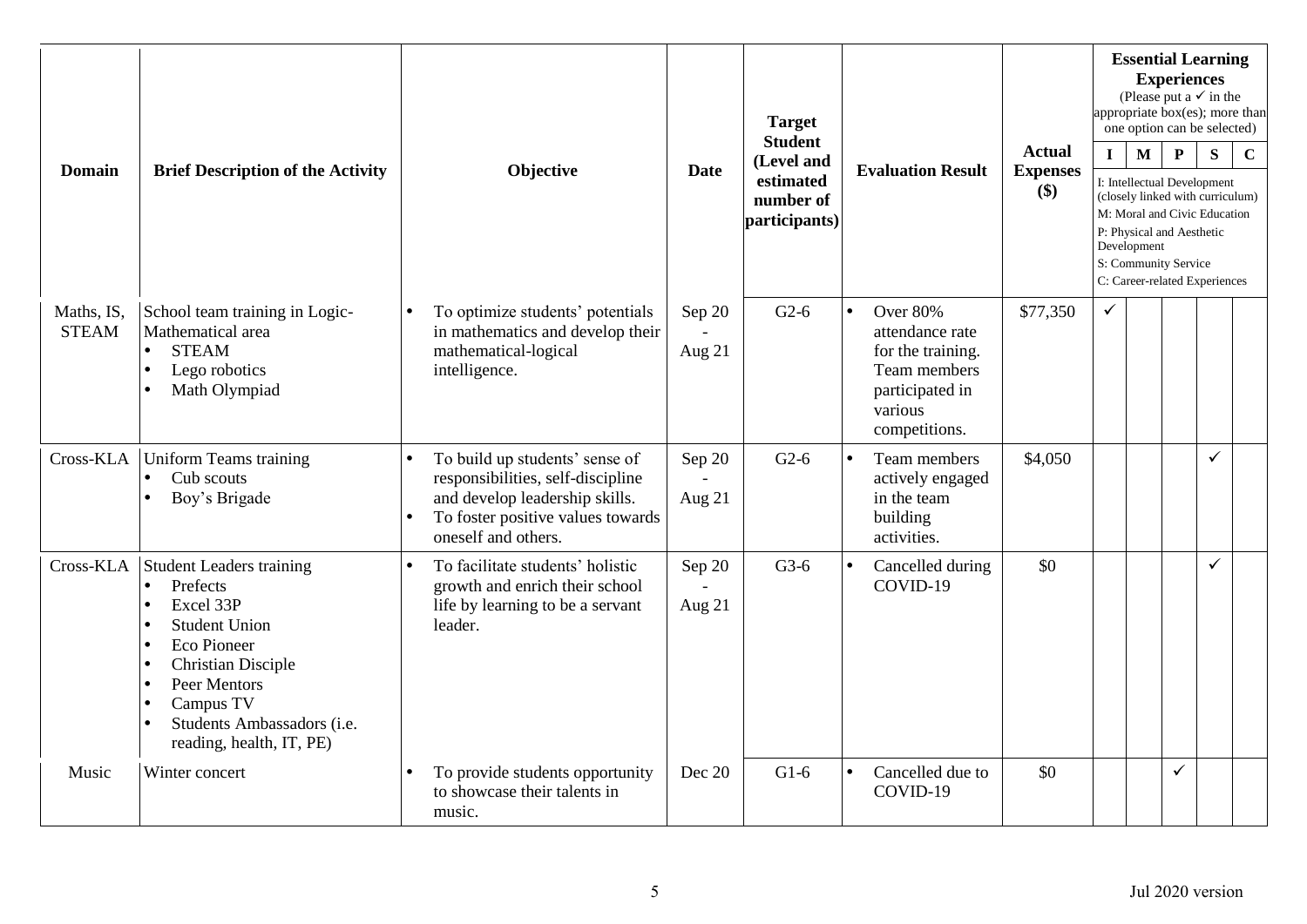|                      |                                                                                                                                                                                             |                                                                                                                                                                                                            |             | <b>Target</b><br><b>Student</b>         |                                                                                                                                                 |                                  | <b>Essential Learning</b><br><b>Experiences</b><br>(Please put a $\checkmark$ in the<br>appropriate box(es); more than<br>one option can be selected)                                                |              |              |   |             |  |  |  |
|----------------------|---------------------------------------------------------------------------------------------------------------------------------------------------------------------------------------------|------------------------------------------------------------------------------------------------------------------------------------------------------------------------------------------------------------|-------------|-----------------------------------------|-------------------------------------------------------------------------------------------------------------------------------------------------|----------------------------------|------------------------------------------------------------------------------------------------------------------------------------------------------------------------------------------------------|--------------|--------------|---|-------------|--|--|--|
| <b>Domain</b>        | <b>Brief Description of the Activity</b>                                                                                                                                                    | Objective                                                                                                                                                                                                  | <b>Date</b> | (Level and                              | <b>Evaluation Result</b>                                                                                                                        | <b>Actual</b><br><b>Expenses</b> | $\mathbf{I}$                                                                                                                                                                                         | $\mathbf{M}$ | $\mathbf{P}$ | S | $\mathbf C$ |  |  |  |
|                      |                                                                                                                                                                                             |                                                                                                                                                                                                            |             | estimated<br>number of<br>participants) |                                                                                                                                                 | \$)                              | I: Intellectual Development<br>(closely linked with curriculum)<br>M: Moral and Civic Education<br>P: Physical and Aesthetic<br>Development<br>S: Community Service<br>C: Career-related Experiences |              |              |   |             |  |  |  |
| <b>VA</b>            | Mural Wall painting                                                                                                                                                                         | To cultivate a positive school<br>culture which is full of love and<br>appreciation.                                                                                                                       | Mar 21      | $G4-6$                                  | Cancelled due to<br>COVID-19                                                                                                                    | \$0                              |                                                                                                                                                                                                      |              | $\checkmark$ |   |             |  |  |  |
| Cross-KLA            | Variety show                                                                                                                                                                                | To provide students opportunity<br>to showcase their talents in<br>music, singing, dancing and<br>acting.                                                                                                  | May 21      | $G1-6$                                  | Musical program<br>$\bullet$<br>was filmed.                                                                                                     | \$0                              |                                                                                                                                                                                                      |              | $\checkmark$ |   |             |  |  |  |
| Community<br>Service |                                                                                                                                                                                             | $\bullet$                                                                                                                                                                                                  |             |                                         |                                                                                                                                                 |                                  |                                                                                                                                                                                                      |              |              |   |             |  |  |  |
|                      |                                                                                                                                                                                             |                                                                                                                                                                                                            |             |                                         | Sub-total of Item 1.2                                                                                                                           | \$689,894                        |                                                                                                                                                                                                      |              |              |   |             |  |  |  |
| 1.3                  |                                                                                                                                                                                             | Non-Local Activities: To organise or participate in non-local exchange activities or non-local competitions to broaden students' horizons                                                                  |             |                                         |                                                                                                                                                 |                                  |                                                                                                                                                                                                      |              |              |   |             |  |  |  |
| Cross-KLA            | <b>Excursion</b> week<br>G4: Foshan, Taiwan<br>$\bullet$<br>G5: Xiamen, Beijing, Osaka<br>$\bullet$<br>G6: Singapore, Australia, Xian<br>$\bullet$<br>G4-6: Cambodia, Malaysia<br>$\bullet$ | To widen students' cross-cultural<br>$\bullet$<br>perspectives and develop them<br>into global citizens.<br>To enhance students' cultural<br>I۰<br>sensitivity and intercultural<br>communications skills. | Jun 21      | $G4-6$                                  | <b>Excursion</b> was<br>$\bullet$<br>cancelled due to<br>COVID-19.<br>Instead, students<br>actively<br>participated in<br>workshop at<br>school | \$0                              | ✓                                                                                                                                                                                                    | ✓            | $\checkmark$ |   |             |  |  |  |
|                      |                                                                                                                                                                                             |                                                                                                                                                                                                            |             |                                         | Sub-total of Item 1.3                                                                                                                           | \$0                              |                                                                                                                                                                                                      |              |              |   |             |  |  |  |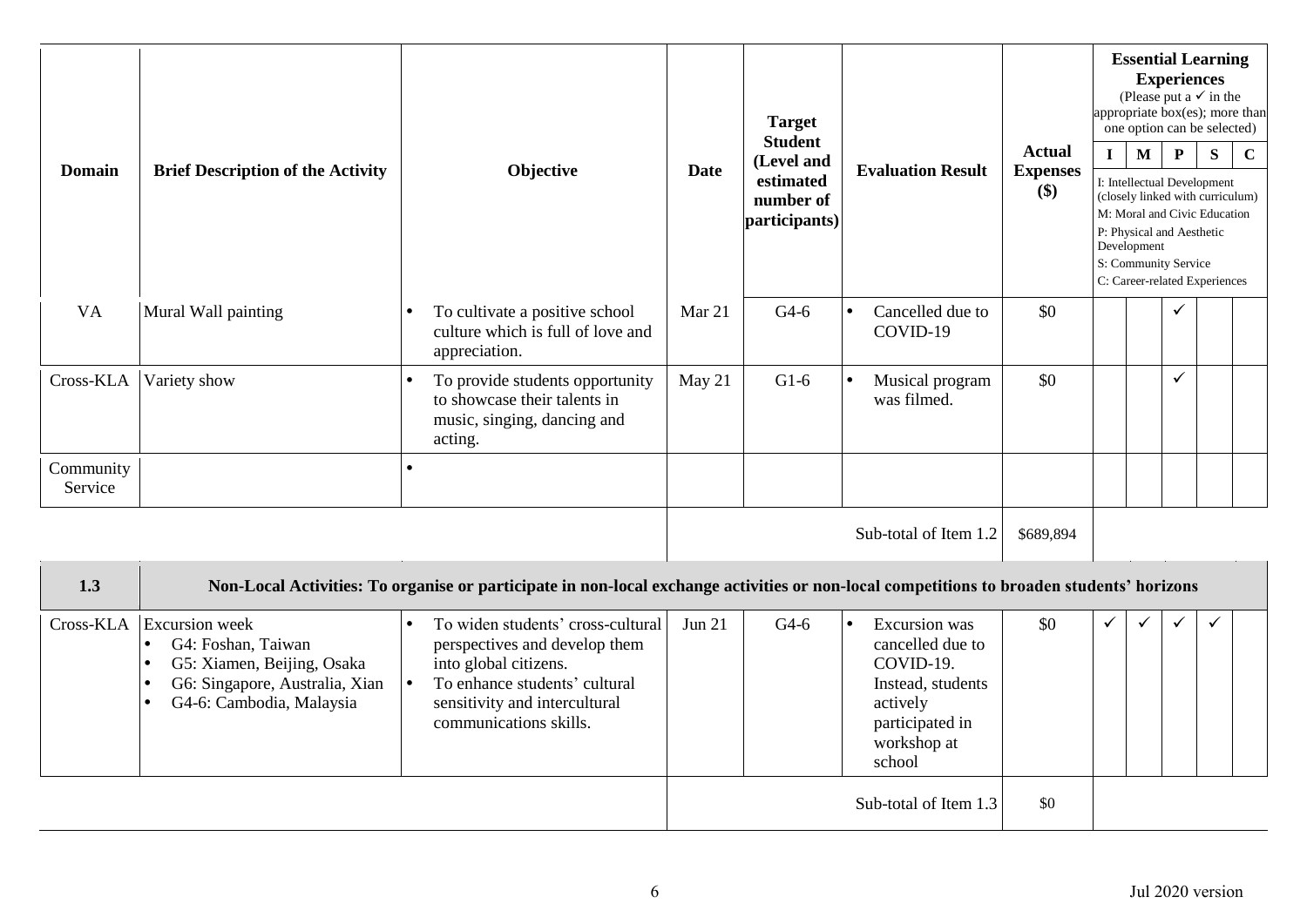| <b>Domain</b> | <b>Brief Description of the Activity</b> | Objective | <b>Date</b> | <b>Target</b><br><b>Student</b><br>(Level and<br>estimated<br>number of<br>participants) | <b>Evaluation Result</b>                 | <b>Actual</b><br><b>Expenses</b><br>$(\$)$ | $\mathbf{I}$<br>Development | $\mathbf{M}$ | <b>Essential Learning</b><br><b>Experiences</b><br>(Please put a $\checkmark$ in the<br>one option can be selected)<br>$\mathbf{P}$<br>I: Intellectual Development<br>(closely linked with curriculum)<br>M: Moral and Civic Education<br>P: Physical and Aesthetic<br>S: Community Service<br>C: Career-related Experiences | S | appropriate box(es); more than<br>$\mathbf C$ |
|---------------|------------------------------------------|-----------|-------------|------------------------------------------------------------------------------------------|------------------------------------------|--------------------------------------------|-----------------------------|--------------|------------------------------------------------------------------------------------------------------------------------------------------------------------------------------------------------------------------------------------------------------------------------------------------------------------------------------|---|-----------------------------------------------|
| 1.4           | <b>Others</b>                            |           |             |                                                                                          |                                          |                                            |                             |              |                                                                                                                                                                                                                                                                                                                              |   |                                               |
|               | NA                                       | NA        | <b>NA</b>   | NA                                                                                       | NA                                       | NA                                         |                             |              |                                                                                                                                                                                                                                                                                                                              |   |                                               |
|               |                                          |           |             |                                                                                          | Sub-total of Item $1.4$ NA               |                                            |                             |              |                                                                                                                                                                                                                                                                                                                              |   |                                               |
|               |                                          |           |             |                                                                                          | <b>Expenses for Category 1 \$698,894</b> |                                            |                             |              |                                                                                                                                                                                                                                                                                                                              |   |                                               |

| <b>Domain</b> | <b>Item</b>                                                                              | <b>Purpose</b>                                                                | <b>Estimated Expenses</b> (\$) |
|---------------|------------------------------------------------------------------------------------------|-------------------------------------------------------------------------------|--------------------------------|
| Category 2    | To procure equipment, consumables or learning resources for promoting life-wide learning |                                                                               |                                |
| <b>STEAM</b>  | Science and robotics equipment                                                           | Equipment for Science related OLE/ AOLE lessons<br>and school teams training. | \$0                            |
| <b>PE</b>     | Sports equipment                                                                         | Equipment for PE related OLE/ AOLE lessons and<br>school teams training.      | \$0                            |
| Arts          | Music instruments                                                                        | Equipment for Music related OLE/AOLE lessons and<br>school teams training.    | \$0                            |